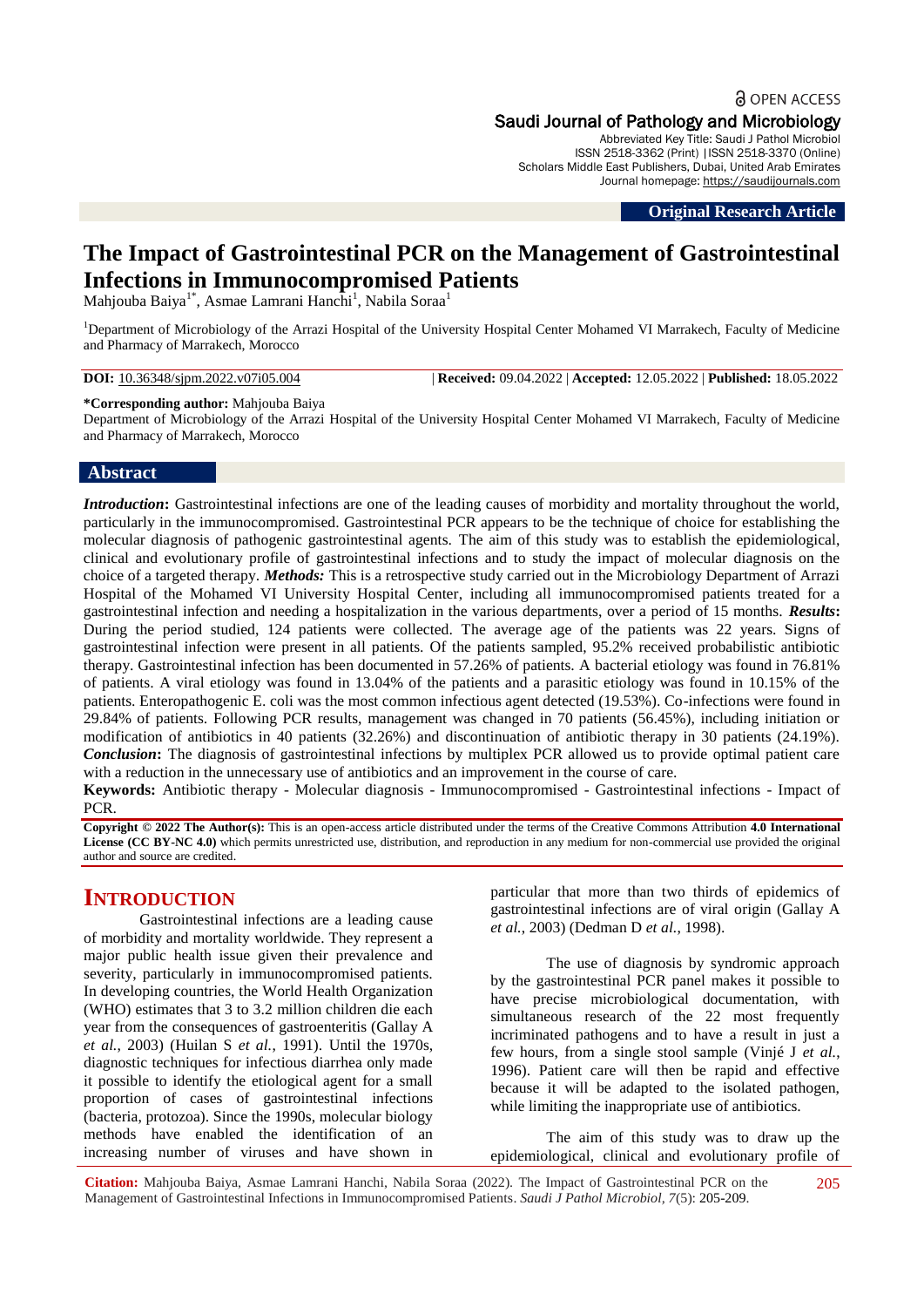gastrointestinal infections, to establish the etiological diagnosis and to study the impact of molecular diagnosis on the choice of a targeted therapy.

# **MATERIAL AND METHODS**

Type and framework of the study: This is a retrospective cross-sectional study carried out within the Microbiology department of the Arrazi hospital of the CHU Mohamed VI, including all immunocompromised patients treated for a gastrointestinal infection and which required hospitalization in the various departments within the Arrazi hospital of the CHU Mohamed VI in Marrakech.

**Duration of the study**: This work was carried out over a period of 15 months, from October 2018 to December 2019.

**Inclusion criteria:** All immunocompromised patients hospitalized in the various departments within the Arrazi Hospital of the CHU Mohamed VI, who underwent gastrointestinal PCR during the study period, were included in this study.

**Exclusion criteria:** Were excluded:

- Immunocompetent patients.
- Patients who have not undergone gastrointestinal PCR.
- Patients treated on an outpatient basis without a medical file.

**Data collection:** Data collection was done from the database of the microbiology department and the hospitalization records of patients admitted to the various departments of the Arrazi Hospital of the CHU Mohamed VI in Marrakech.

**Data analysis:** We used Microsoft Excel 2016 software for statistical data analysis. These were converted to percentage, mean or median.

**The gastrointestinal filmarray panel:** it is a simple and firm system, which involves the processing, amplification, identification and analysis of samples, allowing results to be obtained in approximately one hour, with only 2 minutes preparation time. The targets of the panel include thirteen bacteria (enteroaggregative E. coli (EAEC), enterotoxigenic E. coli (ETEC), enteropathogenic E. coli (EPEC), shiga toxin-producing E. coli (STEC), E. coli O157, Enteroinvasive E. coli (EIEC) / Shigella spp, Campylobacter (jejuni / coli /

upsaliensis), Vibrio (parahaemolyticus / vulnificus), Salmonella spp, Plesiomonas shigelloides, Yersinia enterocolitica, Clostridium difficile (toxin A / B ), and Vibrio cholera), five viruses (Adenovirus F40/41, Astrovirus, Norovirus GI/GII, Rotavirus A, and Saprovirus (I, II, IV, V)) and four parasites (Cryptosporidium spp, Giardia lamblia, Cyclospora Cayetanensis, and Entamoeba histolytica)

**Ethical Approval:** Informed verbal consent from patients was obtained prior to enrolling them in the study. No ethical approval was sought for the analysis of the dataset as it does not contain any personally identifiable information.

## **RESULTS**

**Epidemiological characteristics of patients**: 124 hospitalized patients were included in this study. These patients ranged in age from 2 months to 93 years, with a median age of 22 years. Of the 124 patients, 67 were male (54.03%) and 57 were female (45.97%), with a sex ratio M/F of 1.18.

**Distribution of patients in hospital departments**: During this period, 23.48% of patients were hospitalized in the Infectious Diseases department, 18.55% in Pediatrics B, 16.22% in the Hematology, 9.78% at the level of the Gastrology department, 6.55% at the level of Pediatric intensive care, 6.55% at the level of Pediatrics A, 5.75% at the level of the Nephrology department, 4.85% at the level of Medical Resuscitation, 2.52% at the level of the Rheumatology department, 1.63% at the level of Pediatric Emergencies, 0.8% at the level of the Neurology department and 0.8% at the level of the Surgery department visceral.

**The immune profile of the patients**: Concerning the immune profile of the patients, 30% of the patients had a retroviral infection and 5.6% had AML. Table 1 summarizes the defects and the immune status of the patients.

#### **Probabilistic antibiotic therapy**

This study showed that 95.16% of patients received probabilistic antibiotic therapy. Several molecules were administered, with a predominance of 3rd generation cephalosporins in 27.42% of patients, followed by Ciprofloxacin in 12% of patients (Figure 1).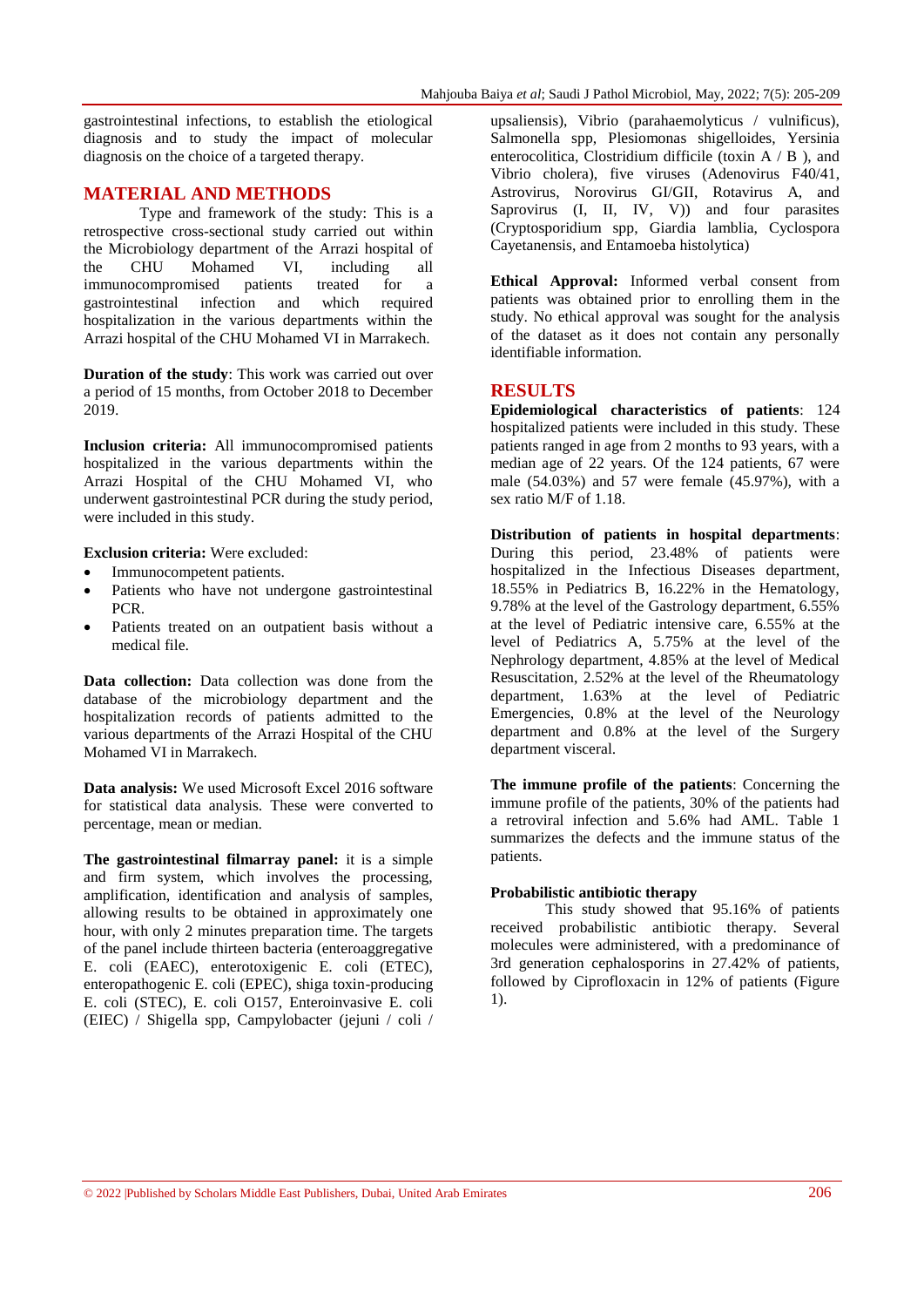#### Mahjouba Baiya *et al*; Saudi J Pathol Microbiol, May, 2022; 7(5): 205-209



**Figure 1: Répartition des différentes molécules administrées en antibiothérapie probabiliste.**

#### **Results of gastrointestinal PCR**

Among all the patients sampled during this period, gastrointestinal infection was documented in 71 patients, i.e. an overall positivity rate of 57.26%. Coinfections were found in 37 patients, i.e. 52.11%.

The set of germs identified was 128 germs. Enteropathogenic E.coli was the most detected infectious agent (n=25), followed by Enteroaggregative E.coli  $(n=21)$ , Campylobacter  $(n=12)$  and Cryptosporidium (n=10). The distribution of identified pathogens is shown in Figure 2.



**Figure 2: Répartition des différents agents pathogènes détectés par PCR (n=128)**

Within these detected gastrointestinal infections (n=71), a bacterial etiology was found in 76.81% of patients either in mono or co-infection. A viral etiology was found in 13.04% of patients, and a parasitic etiology was found in 10.15% of patients.

The proportion of each pathogen identified in the co-infection was different between the agents studied. Table 2 shows the proportion of pathogens detected in mono and co-infection. The most found association was Campylobacter and Cryptosporidium co-infection in 12.8% of cases.

#### **Treatment after PCR results:**

 Antibiotic therapy was stopped in 1.6% of patients who had an isolated viral etiology (not associated with other pathogens). Antibiotic therapy was also stopped in patients with E. coli producing shigatoxins and which present 7.25% of patients. During

the clinical suspicion of gastrointestinal infection of bacterial origin not confirmed after the PCR, the treatment initiated by the antibiotics was stopped in 14.5% of the patients. So in total antibiotic therapy was stopped in 23% of patients after the PCR results.

 $\geq$  76.58% of patients were treated with antibiotic therapy. It was maintained in 28.23% of patients in whom bacterial GI infection was suspected with a negative PCR result. Initial antibiotic therapy was maintained in 16.13% of patients. Antibiotic therapy was modified in 27.42% of patients and initiated in 4.8%.

### **DISCUSSION**

In the present study, gastrointestinal infection was microbiologically documented in 71 patients, an overall positivity rate of 57.26%. Similar studies conducted in the United States and Italy have presented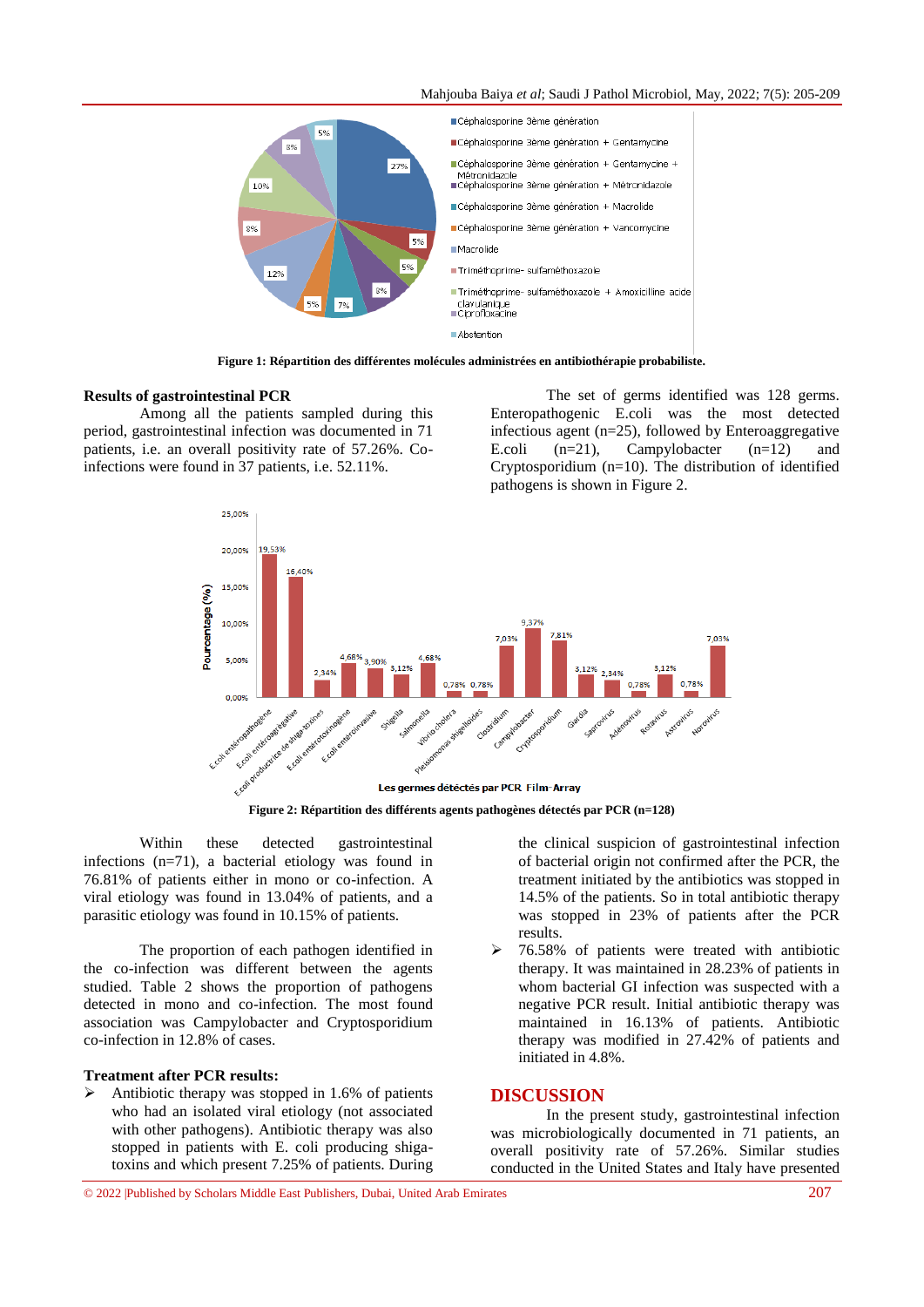an approximate positivity rate (Rintala A *et al.*,) (Calderaro A *et al.*,).

The distribution of pathogens over this period showed the predominance of bacterial etiology, which has also been reported in several studies (Yang Y *et al.*,) (Ramakrishnan B *et al.*,) (Christian Leli *et al.*,).

Enteropathogenic E.coli was the most found bacterial agent in our series, which is consistent with other similar studies. (Axelrad JE *et al.*,) (Becker SL *et al.*,). Christian Leli et al found the predominance of salmonella, in a study on the evaluation of the multiplex gastrointestinal PCR panel for the etiological diagnosis of infectious diarrhea. (Christian Leli *et al.*,). In the present study, the most found virus was Norovirus. The predominance of Norovirus has also been reported by several studies. (Huang SH *et al.*,) (Ramakrishnan B *et al.*,). Cryptosporidium presented the predominant parasitic agent in our series.

Thus, the important role of co-infections in gastrointestinal infections in immunocompromised patients has been widely reported by several studies. (Huang SH *et al.*,) (Frickmann H *et al.*,). This study reports a coinfection percentage of 52.1%.

During gastrointestinal infections, empirical treatment with antibiotics is frequently prescribed, although the etiology of these infections may be bacterial, viral or parasitic. Thus, the prescription of antibiotics is not always indicated and has harmful consequences, particularly on the emergence of bacterial resistance to antibiotics. Hence the interest of this syndromic approach, thanks to its good specificity and sensitivity, and its high detection capacity, the FilmArray Platform is presented as a technique of choice to limit this abusive prescription of antibiotics and allow better control of the infectious risk.

A study conducted in New York by Axelrad et al showed that patients who received gastrointestinal PCR were 11% less likely to receive antibiotic therapy, compared to patients tested by conventional stool culture. The notable reduction in antibiotic prescribing for patients who received PCR-based testing means that gastrointestinal PCR panels could be a useful tool to promote antibiotic stewardship. Axelrad et al note that antibiotics were still used in about a third of patients (Axelrad JE *et al.*,).

A study conducted in Arizona in 2017 showed<br>ne implementation of the FilmArray that the implementation of the FilmArray gastrointestinal panel provided several benefits in the management of antibiotics, including: higher diagnostic yield, faster results, higher rates of discontinuation antibiotics, shorter time for antibiotic adjustment and lower rate of inappropriate antibiotic (Beatty N *et al.*,).

In America, a study by Stacy G Beal et al showed that the GI panel improved patient care by rapidly identifying a wide range of pathogens that might otherwise have gone undetected, reducing the need for other diagnostic tests, reducing unnecessary use of antibiotics and leading to a reduction in length of hospital stay. (Beal SG *et al.*,).

Another study conducted in America in 2016 showed that the management of 78% of patients was modified after the results of the FilmArray gastrointestinal panel test including the initiation or modification of antibiotics in 50% of patients and discontinuation of antibiotic therapy in 28% of patients (Kati Shihadeh *et al.*,). A study conducted in Washington between July 2015 and December 2016 showed that after the introduction of the FilmArray gastrointestinal panel test, the time to initiate optimal antibiotics was shorter (Torres-Miranda D *et al.*,).

#### **Results interpretation limits**

This study has limitations that are worth discussing:

- As this was a retrospective study, we had no control over the choice of conventional investigations ordered by the attending physician.
- Second, detection of multiple pathogens may reflect active co-infection, or remote infection.
- Not all microorganisms detected by PCR correspond to infections. PCR can detect asymptomatic carriers.
- Although we have shown that multiplex PCR allows faster diagnosis and better management of the disease, the economic impact of this test on public health has not been assessed.
- Given our data collection methods and sample size, the results may not be generalizable to the entire population. Nevertheless, the reported results could be targets for future studies.

### **CONCLUSION**

In conclusion, molecular biology techniques are promising techniques that offer better sensitivity and specificity and considerable time savings compared to conventional diagnostic methods. These techniques have enabled us to determine the epidemiological profile of gastrointestinal infections and to confirm their etiologies, particularly in immunocompromised patients. The FilmArray Multiplex PCR Panel detects a wide range of gastrointestinal pathogens, including viruses and co-infections. The diagnosis of gastrointestinal infections by PCR is a simple and rapid test with high sensitivities and fast turnaround times. Thus, it may help to reduce empiric antibiotic treatment and may be a valuable tool for early initiation and monitoring of antibiotic therapy. The economic impact of multiplex PCR was not evaluated in our study. Further studies should be carried out in this direction.